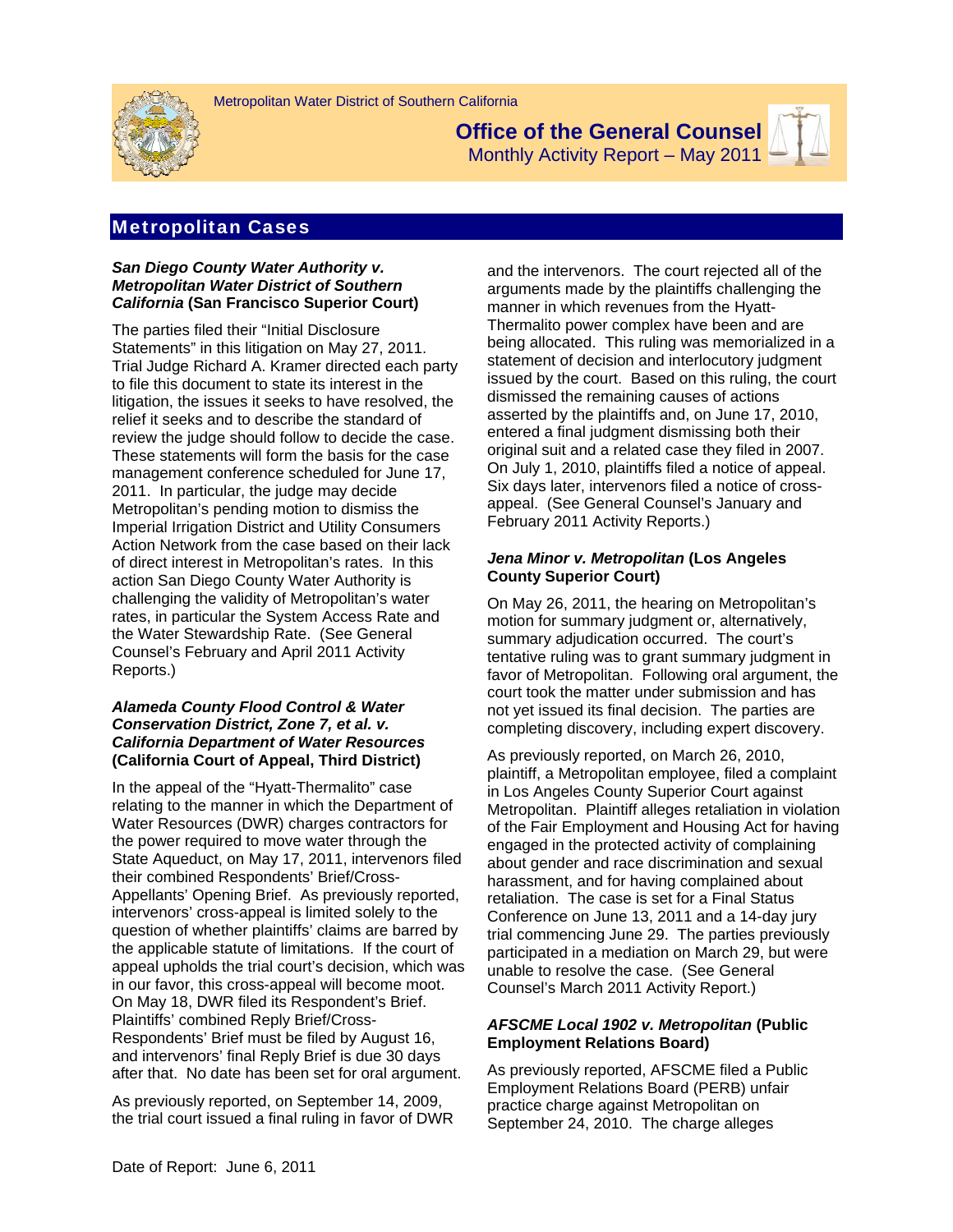## Office of the General Counsel  $-$  Monthly Activity Report – May 2011

Metropolitan violated the Meyers-Milias-Brown Act (MMBA) and PERB regulations by issuing disciplinary actions against employees based on a "new" policy governing cell phone usage that was implemented without going through the meet and confer process. PERB filed a complaint on April 15, 2011. The complaint alleges Metropolitan committed an unfair practice by issuing a new policy without prior notice to AFSCME and without meeting and conferring with AFSCME. Metropolitan answered the complaint and appeared at an informal conference on May 26. The parties settled this matter without any admission of wrongdoing by Metropolitan and without any admission by Local 1902 that the underlying charge lacks merit. Under the settlement, AFSCME and Metropolitan agreed to a "permissible use" policy governing personal cell phone usage at work, and Metropolitan agreed to rescind four counseling memos and one minor disciplinary action. AFSCME withdrew the underlying charge with prejudice, and PERB dismissed the complaint on May 26, 2011. The Legal Department represented Metropolitan. (See General Counsel's September 2010 and April 2011 Activity Reports.)

### *AFSCME Local 1902 v. Metropolitan* **(Public Employment Relations Board)**

As previously reported, AFSCME filed a PERB unfair practice charge against Metropolitan on March 25, 2010, alleging Metropolitan violated the MMBA by requiring Administrative Analysts and

Senior Administrative Analysts to perform procurement duties without first meeting and conferring with Local 1902. Metropolitan responded by lodging a position statement seeking dismissal of the charge. On May 10, 2011, PERB notified Metropolitan of the closure of this matter based on AFSCME's voluntary withdrawal of the underlying unfair practice charge. The Legal Department represented Metropolitan in this matter. (See General Counsel's March 2010 Activity Report.)

**Delta Smelt Biological Opinion Litigation**  *(Metropolitan v. United States Fish and Wildlife Service; United States Bureau of Reclamation and California Department of Water Resources real parties in interest; San Luis & Delta Mendota Water Authority v. Salazar***;** *State Water Contractors v. Salazar***;** *Coalition for a Sustainable Delta v. U.S.F.W.S***.***)* **(U.S. District Court, Eastern District of California)** 

Judge Wanger held a status conference on June 1, 2011, and set a briefing schedule and hearing date for a motion to enjoin enforcement of the Fall X2 flow restriction this year. A four-day evidentiary hearing is currently set for July 26-29, 2011. This case pertains to the challenge filed by Metropolitan and other water contractors to the Biological Opinion issued pursuant to the Endangered Species Act for the Delta Smelt and the operating criteria imposed on the State Water Project. (See General Counsel's March and April 2011 Activity Reports.)

# Matters Involving Metropolitan

#### **Western Electricity Coordinating Council Compliance Audit of Metropolitan**

On May 25, 2011, Metropolitan had its first off-site audit by the Western Electricity Coordinating Council (WECC) to review evidence of compliance with 50 requirements under 15 of the national electric reliability standards applicable to Metropolitan. These mandatory reliability standards were established by the Federal Energy Policy Act of 2005 under the oversight of the Federal Energy Regulatory Commission (FERC). In 2007, FERC approved 83 reliability standards which became enforceable June 18, 2007, with penalties per violation per day of up to \$1,000,000. Metropolitan's audit covered the period June 18, 2007 through May 25, 2011 for all but 7 Critical Infrastructure Protection standards, for which the

audit period was October 1, 2010 through May 25, 2011. The audit concluded with no findings of noncompliance. The next comparable audit by WECC will be five to six years from the May 2011 audit date.

Legal Department staff attorneys provided support, assistance and legal advice throughout the compliance period and the audit.

### *Solano County Water Agency v. State of California Department of Water Resources*  **(Sacramento Superior Court)**

Metropolitan Legal staff, along with outside counsel, DWR personnel and representatives of other parties in this case, participated in an all-day settlement conference presided over by Judge